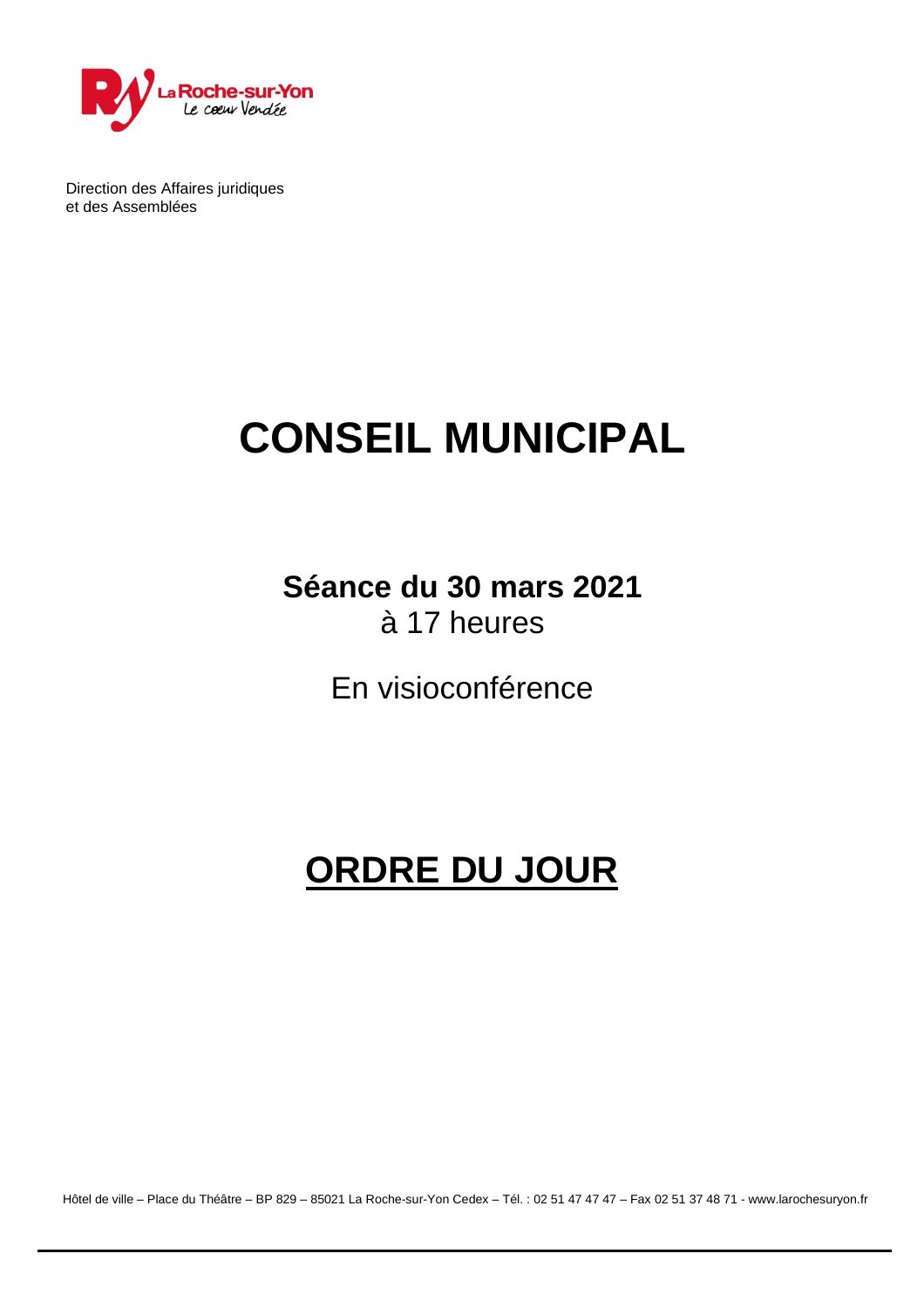#### **COMMISSION N°1 ADMINISTRATION GÉNÉRALE - FINANCES - PERSONNEL - COMMUNICATION - NUMÉRIQUE - POLITIQUE DES QUARTIERS - INSERTION**

1 - REGLEMENT INTERIEUR DU CONSEIL MUNICIPAL - MODIFICATIONS

2 - TRAVAUX DE RENOVATION DU QUARTIER DE LA GENERAUDIERE, DU PONT SOLFERINO ET DE LA RUE D'ECQUEBOUILLE - DEMANDE DE SUBVENTION

3 - AMENAGEMENT DE LA RUE GEORGES POMPIDOU - DEMANDE DE PARTICIPATION FINANCIERE AUPRES DE L'ETAT ET DU DEPARTEMENT DE LA VENDEE - TRANSFERT DE PROPRIETE ENTRE LE DEPARTEMENT DE LA VENDEE ET LA VILLE

4 - PROGRAMME D'INTERET REGIONAL (PRIR) DE LA VIGNE AUX ROSES : VALIDATION DES ETUDES D'AVANT-PROJET RELATIVES A L'AMENAGEMENT DES ESPACES PUBLICS DU QUARTIER - ATTRIBUTION ET AUTORISATION DE SIGNATURE DES MARCHES DE TRAVAUX - DEMANDE DE SUBVENTION

5 - MARCHES PUBLICS DE TRAVAUX, FOURNITURES OU SERVICES - AUTORISATION DE SIGNATURE D'AVENANTS

6 - REALISATION DE STRUCTURES DE JEUX - CONVENTION DE GROUPEMENT DE COMMANDES

7 - FOURNITURE D'ENROBES ET D'EMULSION DE BITUME, DE MATERIAUX DE CARRIERE ET DE VOIRIE - AUTORISATION DE SIGNATURE DES MARCHES

8 - PLAN D'ACTION EGALITE FEMMES-HOMMES 2021-2023

9 - ADOPTION DE LA CHARTE DES CONSEILS CITOYENS

10 - CONVENTIONS ENTRE LA VILLE ET LE DEPARTEMENT - REALISATION D'UNE ACTION COLLECTIVE D'INSERTION (ATELIERS ET CHANTIERS D'INSERTION) EN FAVEUR DE BENEFICIAIRES DU RSA ET DE JEUNES DE 16 A 25 ANS BENEFICIAIRES DU FONDS D'AIDE AUX JEUNES

#### **COMMISSION N°2 AMÉNAGEMENT - URBANISME - TRAVAUX - TRANSITION ÉCOLOGIQUE - COMMERCE - ARTISANAT - ESPACE RURAL**

11 - DENOMINATION DES VOIES ET ESPACES PUBLICS

12 - MODIFICATION DE DOMANIALITE - APPROBATION DES CLASSEMENTS ET DES DECLASSEMENTS

13 - CONVENTION DE SERVITUDE AU PROFIT DE ENEDIS - AMENAGEMENT TECHNIQUE RUE WATT

14 - ACCEPTATION D'UNE DONATION PROPOSEE PAR LES CONSORTS BLUSSEAU - PARCELLE DE VIGNE EN FRICHE A L'ANGELMIERE

15 - BOULEVARD BRANLY : CESSION D'UNE EMPRISE FONCIERE AU PROFIT DE BOUYGUES IMMOBILIER POUR LA REALISATION D'UNE OPERATION DE LOGEMENTS COLLECTIFS